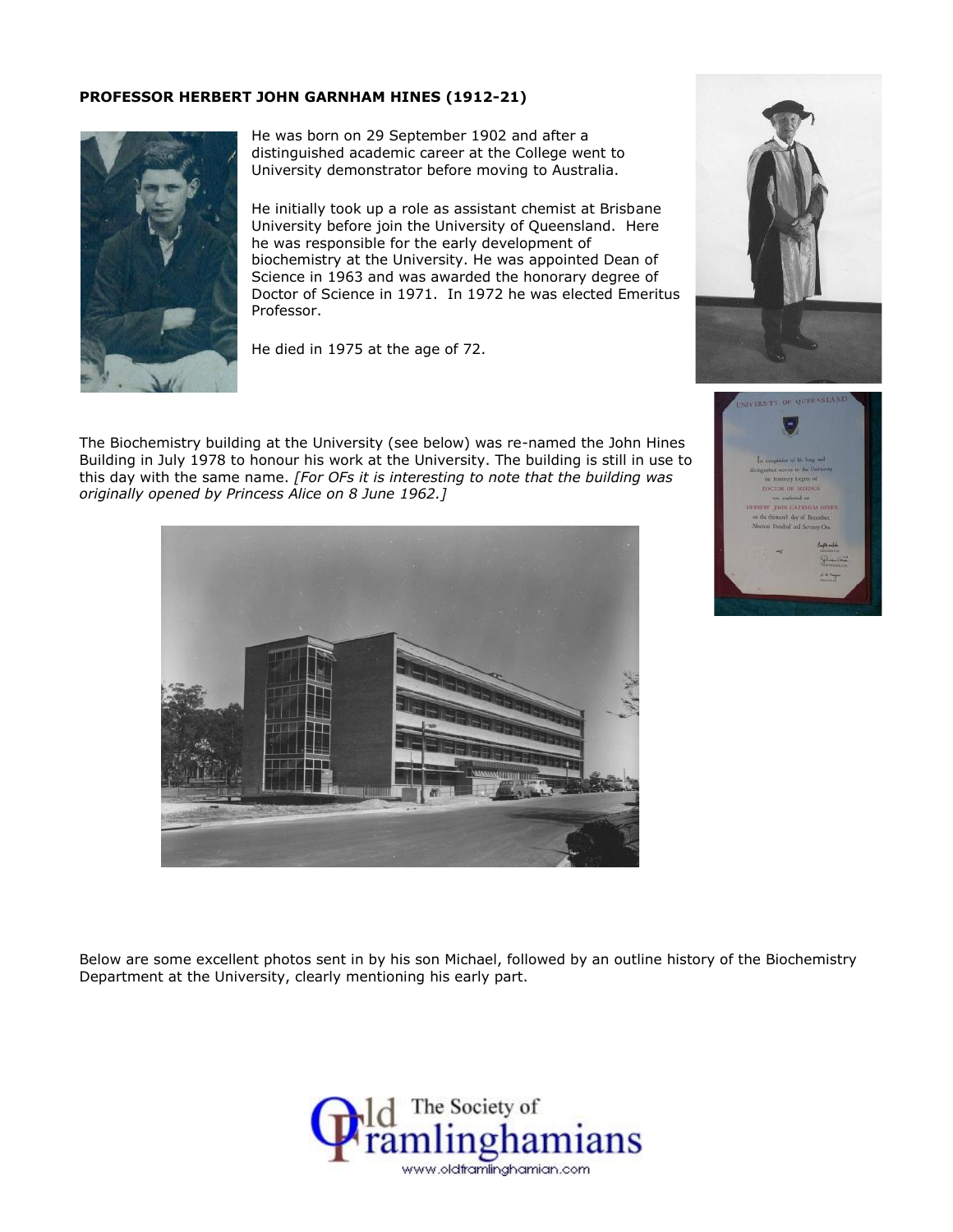

Winning the long jump, University College of London Portrait middle to late 1920s Harpenden photographer. athletics meet, early 1920s Taken when he worked at Rothamstead Agricultural, Experimental Station



Brisbane portrait, late 1930 Pictured with Professor Sir John Russell, Director of Rothamstead, December 1938





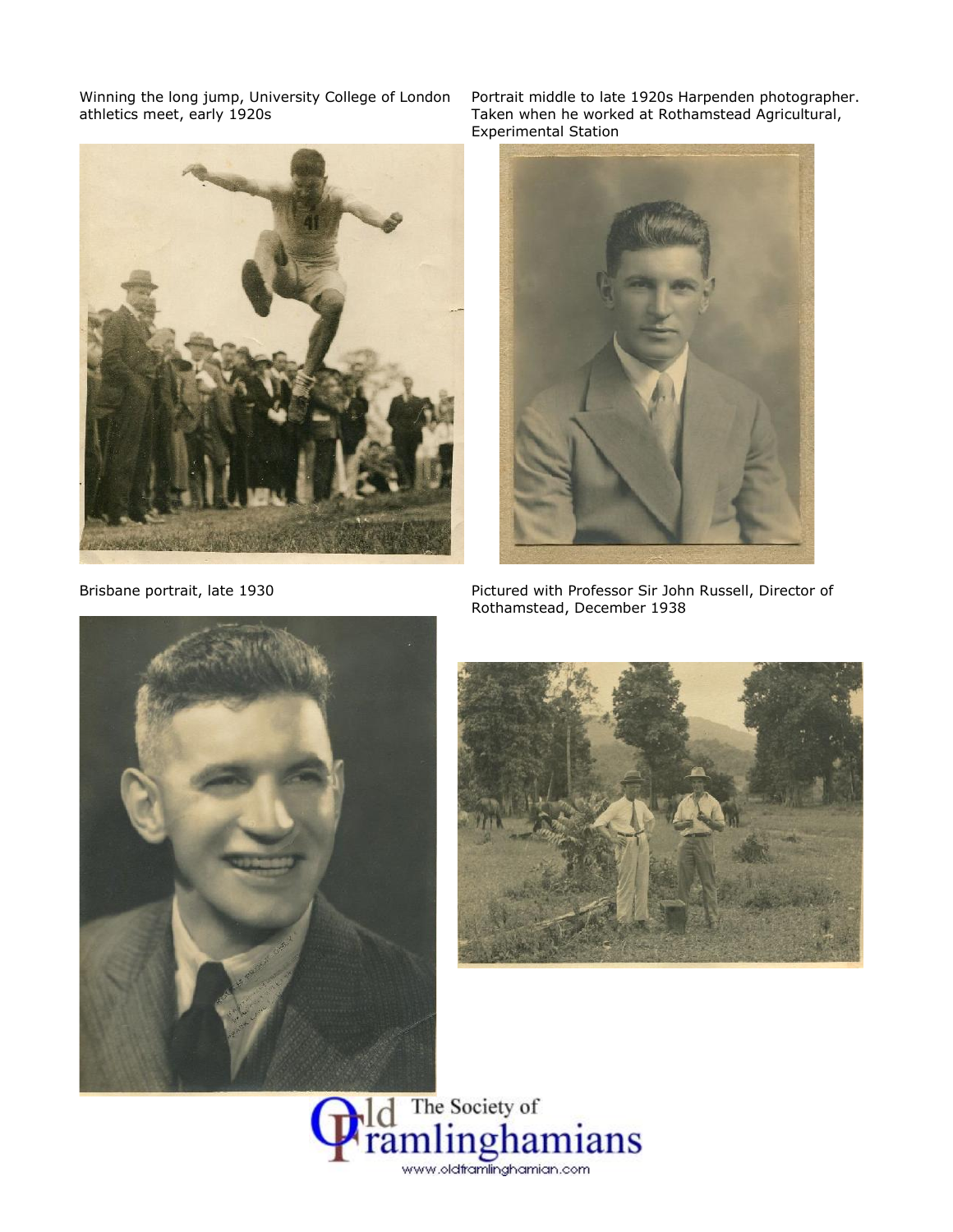Building, William Street, Brisbane, as University

Mid 1940s portrait in office, Sir William McGregor In Doctoral robes, Honorary Doctorate of Science,<br>Building, William Street, Brisbane, as University University of Queensland, 1971





The following photo was taken in about 1918 at Framlingham. He is seated second from left of photo, but see above for blown up image.



www.oldframlinghamian.com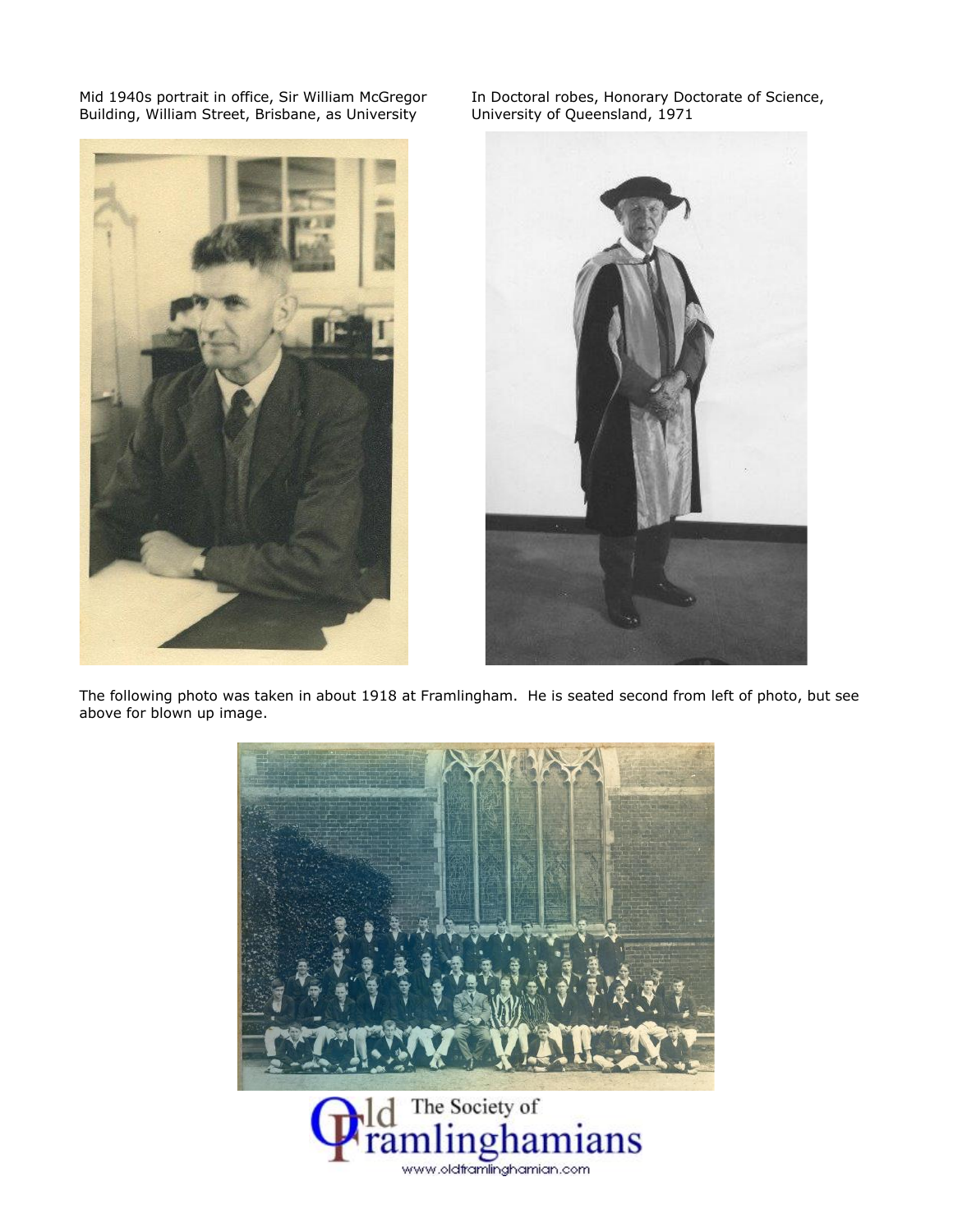Below is the outline history of the Biochemistry Department at the University, clearly mentioning his early part.

## AN OUTLINE HISTORY OF THE DEPARTMENT 1936 - 1967

The Department of Biochemistry is one of the youngest departments in the University. It was established in January, 1961, and the first Professor and Head of the Department (Professor E.C. Webb) was appointed in September, 1962.

However, the teaching of biochemistry had begun many years before with the appointment of Mr. H.J.G. Hines as lecturer in physiology in 1936, following the establishment of the Faculty of Medicine and the Department of Physiology in 1935.

The first appointment specifically in biochemistry was an Assistant Lectureship in Biochemistry in 1947 and the position was taken by Mr. John F. Morrison.

During the late 1930's and 1940's, a de facto section in biochemistry had developed within the Department of Physiology under the direction of Mr. Hines. He was appointed Associate Professor of Biochemistry in 1949 to head this biochemistry section under the direction of the Professor of Physiology.

Already many distinguished alumni who received their biochemical training in the University of Queensland hold responsible positions in other parts of Australia; for example, we number among our former students a Professor of Biochemistry and a Professor of Clinical Science in the Australian National University.

While for many years biochemistry had been taught in the Faculties of Dentistry, Medicine and Veterinary Science, the first separate courses were offered in 1963, 1964 and 1963 respectively. The Science course, the course which produces professional biochemists, has undergone extensive and continuous revisions in the last six or seven years to keep in step with the tremendous growth and development of the subject.

But teaching activities and the graduation of professional biochemists are but one side of a vigorous University department. Of equal importance is the research activity of the Department.